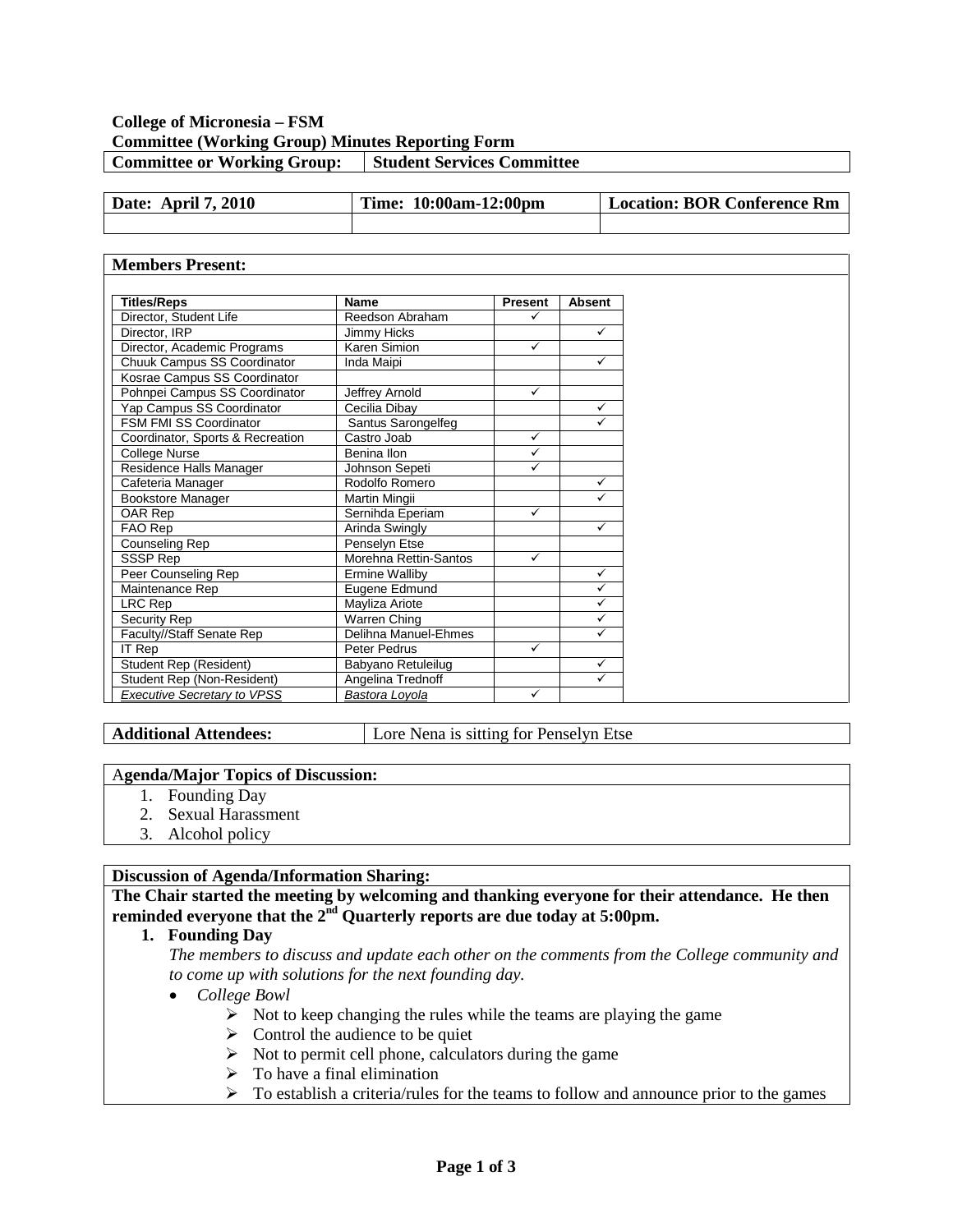- *Coronation* 
	- $\triangleright$  Will put together a list of recommendations/concerns and present to the committee on the next meeting
	- $\triangleright$  Develop a criteria/guideline for the students and advisors
	- $\triangleright$  Possibility of increasing the 10% and minimum amount for fundraising and this should be reflected on the criteria
	- $\triangleright$  To form a separate subcommittee just for fundraising
	- $\triangleright$  Concerns on students raising money, putting lots of time and efforts on fundraising and parents/relatives just put up large amount of money
	- $\triangleright$  Mini groups will compete for Mr. and Ms. Coronation
- *Founding Day*
	- $\triangleright$  Not enough staff and faculties showed up for the day
	- $\triangleright$  For the track and field day, only five teams will compete for the championship and they are:
		- 1) Blue Team National Pohnpei
		- 2) White Team Chuuk
		- 3) Red Team Yap
		- 4) Green Team Kosrae
		- 5) Purple Team Pohnpei campus

# **2. Sexual Harassment**

*As the Chair recommended and was agreed by the members during last meeting, the following members were divided up and assigned to work on each of the four sections of the draft policy. The Chair will compile all the comments along with the work of 4 working groups and submit to Vice President for Student Services for consideration. The Chair will also ask VPSS to arrange a meeting with the College Legal Counsel, Mr. Steve Finnen for his review and comments for final disposition.*

- *1) Group I – Policy*
	- a. Chief Warren Ching
	- b. Johnson Sepeti
	- c. Eugene Edmund
	- d. Ermine Walliby
	- e. Arinda Swingly
- *2) Group II – Purpose*
	- a. Martin Mingii
	- b. Jeff Arnold
	- c. Morehna Rettin-Santos
	- d. Mayliza Ariote
- *3) Group III – Application & Responsibilities*
	- a. Jimmy Hicks
	- b. Rudy Romero
	- c. Karen Simion
	- d. Benina Ilon
- *4) Group IV – Procedure*
	- a. Chief Warren Ching
	- b. Castro Joab
	- c. Peter Pedrus
	- d. Penselynn Etse
	- e. Sernida Eperiam
	- f. Bastora Loyola